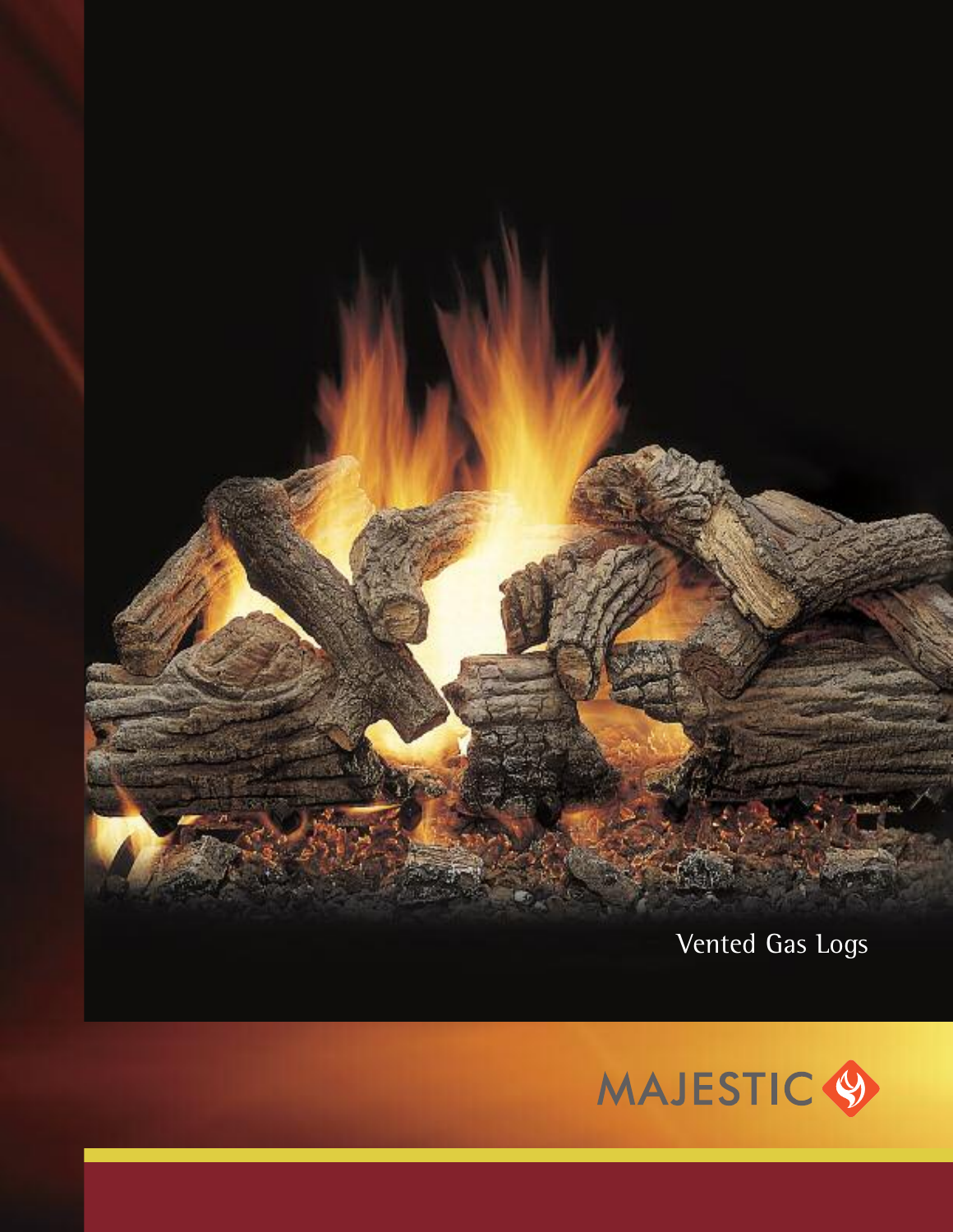## TRIPLE PLAY BURNER (TPB) SERIES

## Vented Gas Logs

Adding the beauty and warmth of fire to your existing masonry or wood burning fireplace is easier than ever with the vented gas logs from Majestic. Available in a range of sizes to suit your particular requirements, our vented gas logs are a great alternative to installing a whole new fireplace.

Meticulous attention to detail makes the vented gas logs from Majestic look incredibly realistic and the glowing embers add to their warm ambiance. Add an optional decorative grate or andirons to complete the look and you'll understand why the vented gas logs from Majestic are the natural choice for your home.



CLASSIC (VWF WILD FLAME) SERIES



Give people a place to gather – make fire the focal point of your room again with our wide variety of gas logs from Majestic.

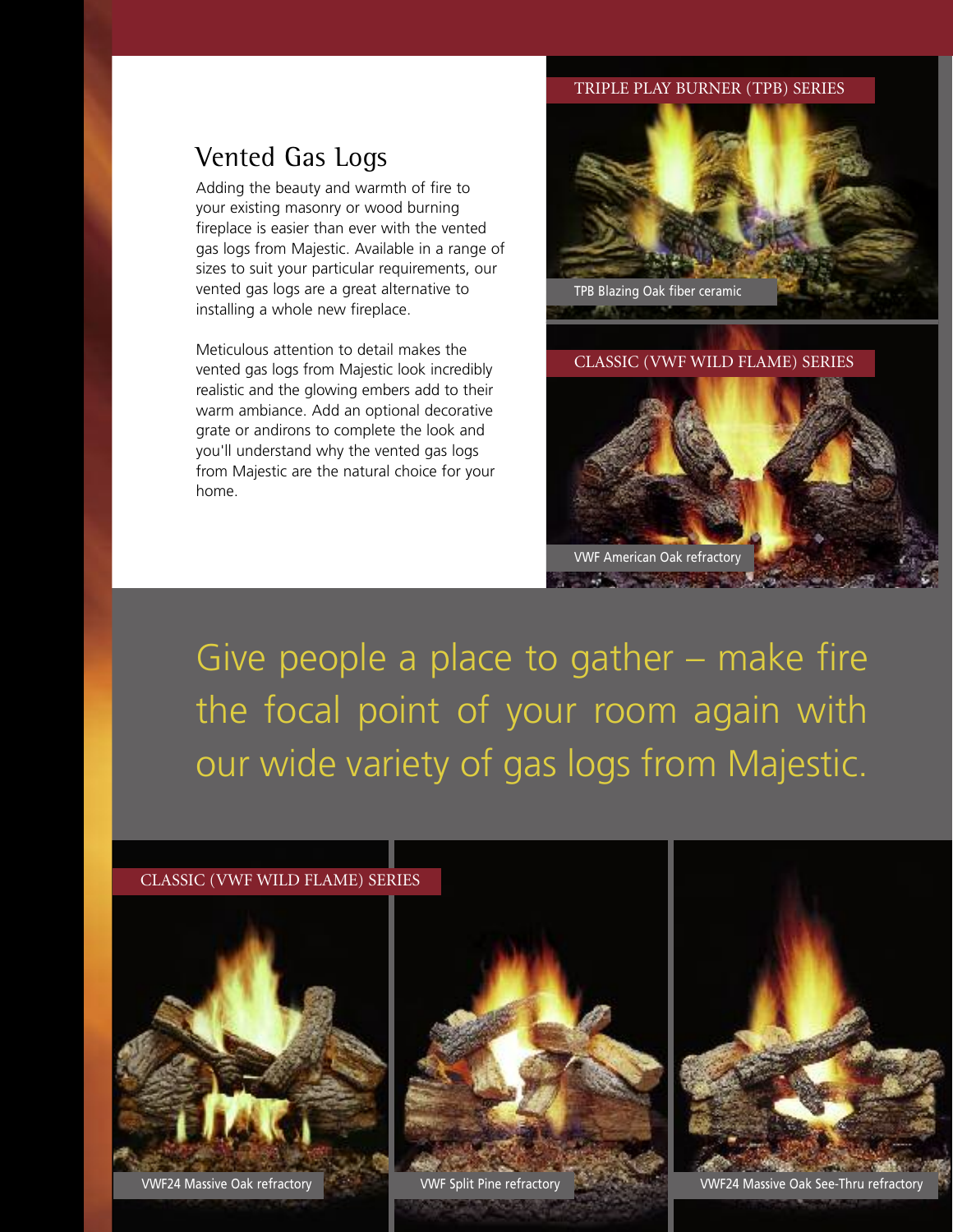

## **Optional Accessories**







Cinders Decorative fiber ember kit



Log switch with 12" wire



Ember remote receiver cover



Metal insulated remote receiver cover